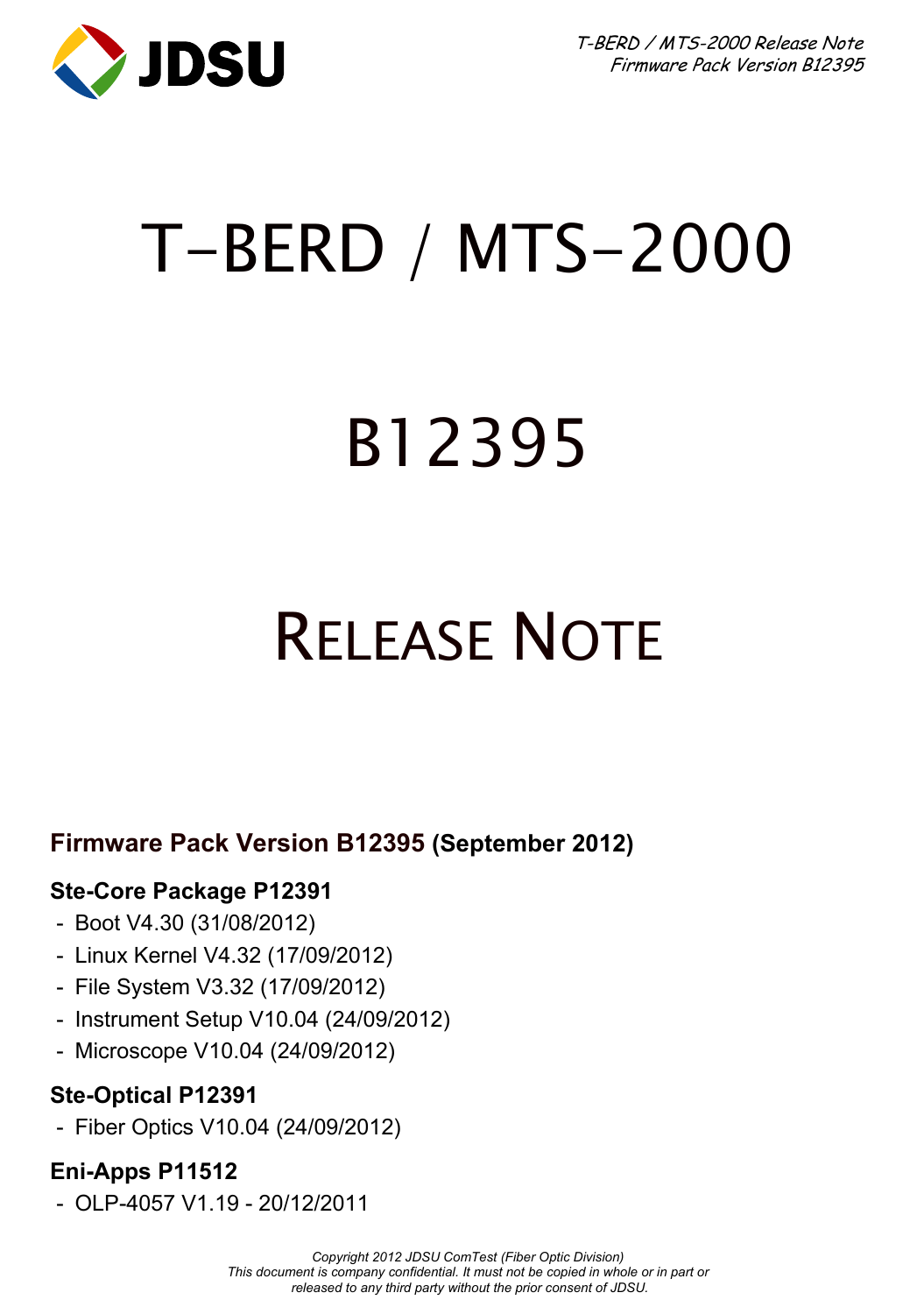

## **CONTENTS**

| $\small \textsf{Improvements} \textup{} \textup{} \textup{} \textup{} \textup{} \textup{} \textup{} \textup{} \textup{} \textup{} \textup{} \textup{} \textup{} \textup{} \textup{} \textup{} \textup{} \textup{} \textup{} \textup{} \textup{} \textup{} \textup{} \textup{} \textup{} \textup{} \textup{} \textup{} \textup{} \textup{} \textup{} \textup{} \textup{} \textup{} \textup{} \$ |  |
|------------------------------------------------------------------------------------------------------------------------------------------------------------------------------------------------------------------------------------------------------------------------------------------------------------------------------------------------------------------------------------------------|--|
|                                                                                                                                                                                                                                                                                                                                                                                                |  |
|                                                                                                                                                                                                                                                                                                                                                                                                |  |
|                                                                                                                                                                                                                                                                                                                                                                                                |  |
|                                                                                                                                                                                                                                                                                                                                                                                                |  |
|                                                                                                                                                                                                                                                                                                                                                                                                |  |
|                                                                                                                                                                                                                                                                                                                                                                                                |  |
|                                                                                                                                                                                                                                                                                                                                                                                                |  |
|                                                                                                                                                                                                                                                                                                                                                                                                |  |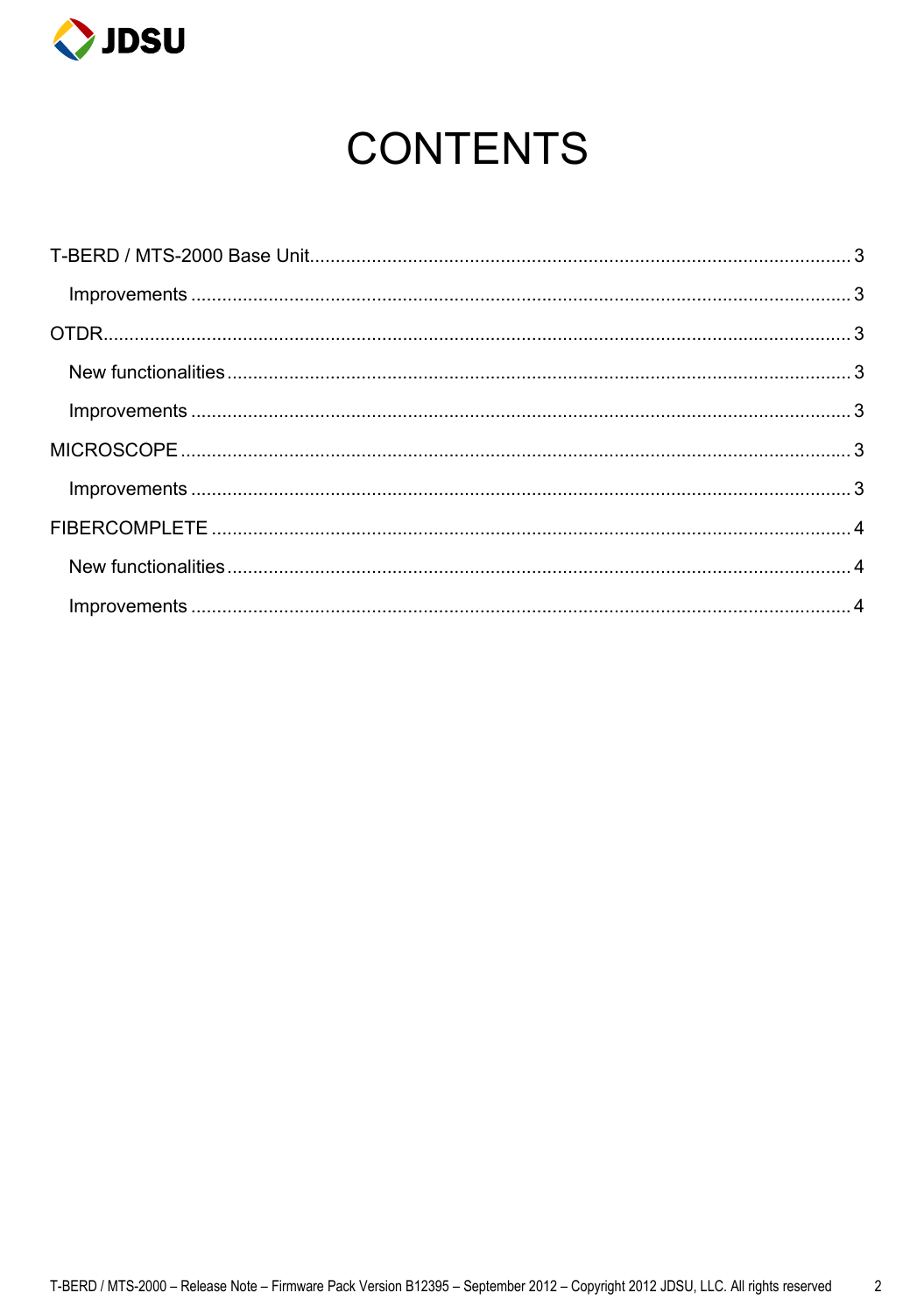

### <span id="page-2-0"></span>T-BERD / MTS-2000 Base Unit

#### <span id="page-2-1"></span>*Improvements*

- $\triangleright$  Seiko printout now with limited empty lines after table
- $\triangleright$  SmartAccessAnywhere function now available with iPhone smartphone
- $\triangleright$  Active connection code now available when pressing SmartAccessAnywhere icon
- $\triangleright$  Better management of Asian characters on file naming
- $\triangleright$  Better management of USB2.0
- $\triangleright$  Improved downgrade capability

## <span id="page-2-2"></span>OTDR

#### <span id="page-2-3"></span>*New functionalities*

- > Management of LA OTDR module
- Management of SmartLink firmware option
- $\triangleright$  Management of customer firmware option
- $\triangleright$  New PDF report generation of multiple functions

#### <span id="page-2-4"></span>*Improvements*

- $\triangleright$  Better management of launch cable (display of events after receive cable)
- $\triangleright$  Better management of Telcordia SOR fields
- $\triangleright$  If locations are named "O" or "E" only, they are no longer converted into "A" and "B".
- $\triangleright$  The wavelength code on the filenaming is now with 4 characters instead of 2
- $\triangleright$  Improved management of filenaming with locations A & B
- $\triangleright$  New setup menu organization (also includes file setup on setup page)
- $\triangleright$  Online-help on top of the screen

### <span id="page-2-5"></span>MICROSCOPE

#### <span id="page-2-6"></span>*Improvements*

- $\triangleright$  PDF generation with the current image and no longer the first one only
- $\triangleright$  Improved management of successive report generation files